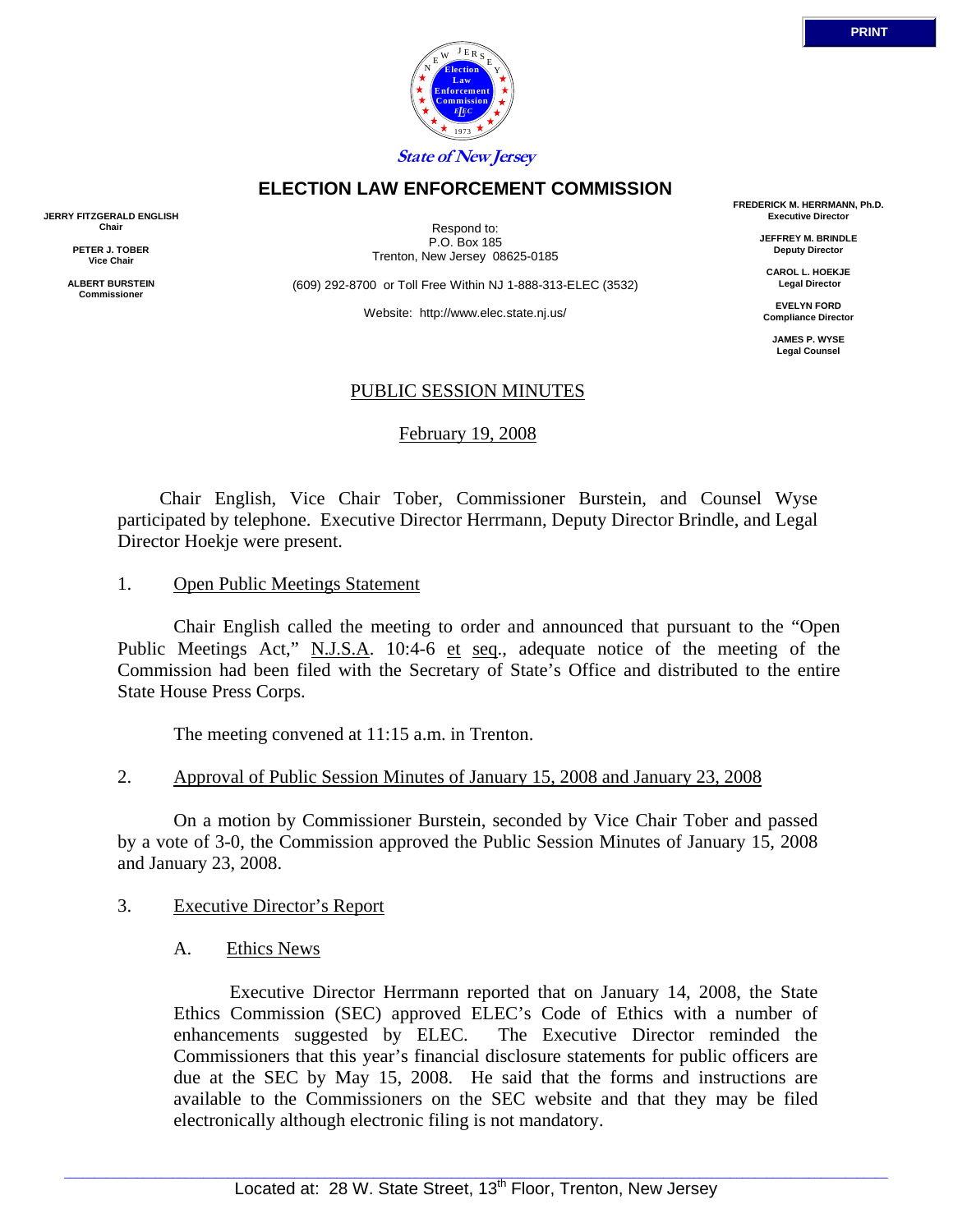#### B. Staff Activities

 According to the Executive Director, the staff had another great year in contributing to the New Jersey State Employees charitable campaign. Executive Director Herrmann noted that ELEC's employees contributed \$4,834 to the statewide effort and that the participation rate was 55 percent with an average contribution of \$127.00. Executive Director Herrmann expressed thanks to Director of Information Technology Carol Neiman and Associate Data Entry Technicians Barbara Counts and Pam Kinsey for once again running this important program for the Commission.

 The Executive Director announced that the Campaign Financing Section has scheduled 13 treasurer training seminars for 2008. He indicated that ELEC has now trained 1,029 persons and that there are also now 1,050 registered lobbyists regulated by the Commission.

 Executive Director Herrmann mentioned that the staff continues to work on greater utilization of ELEC's computer resources. He stated that calendar year 2007 saw a record 301,514 hits on the Commission's website. The Executive Director informed the Commission that revised and improved "Lobbying" and "Request for Information (RFI)" fill-in forms have been added to the site and that various PowerPoint training programs have been redesigned as well. According to Executive Director Herrmann, the Compliance Division will be working with candidates to promote the usage of ELEC's electronic filing software. He stated that this effort will improve disclosure and assure more efficient use of the Commission's limited staff resources.

 The Executive Director advised the Commission that a Policy Analyst for Governor Bobby Jindal of Louisiana contacted him in January for assistance in drafting an Executive Branch lobbying law for his State. Dr. Herrmann said that he went over the 2004 changes made to New Jersey's lobbying law highlighting the definitions of "Governmental Affairs Agent" and "Governmental Process." The Executive Director added that New Jersey may well have the most expansive lobbying law in the nation as a governmental process includes:

- issuing Executive Orders,
- rate setting,
- contracting,
- permitting,
- licensing,
- imposing fines and penalties, and
- rendering "other administrative determinations."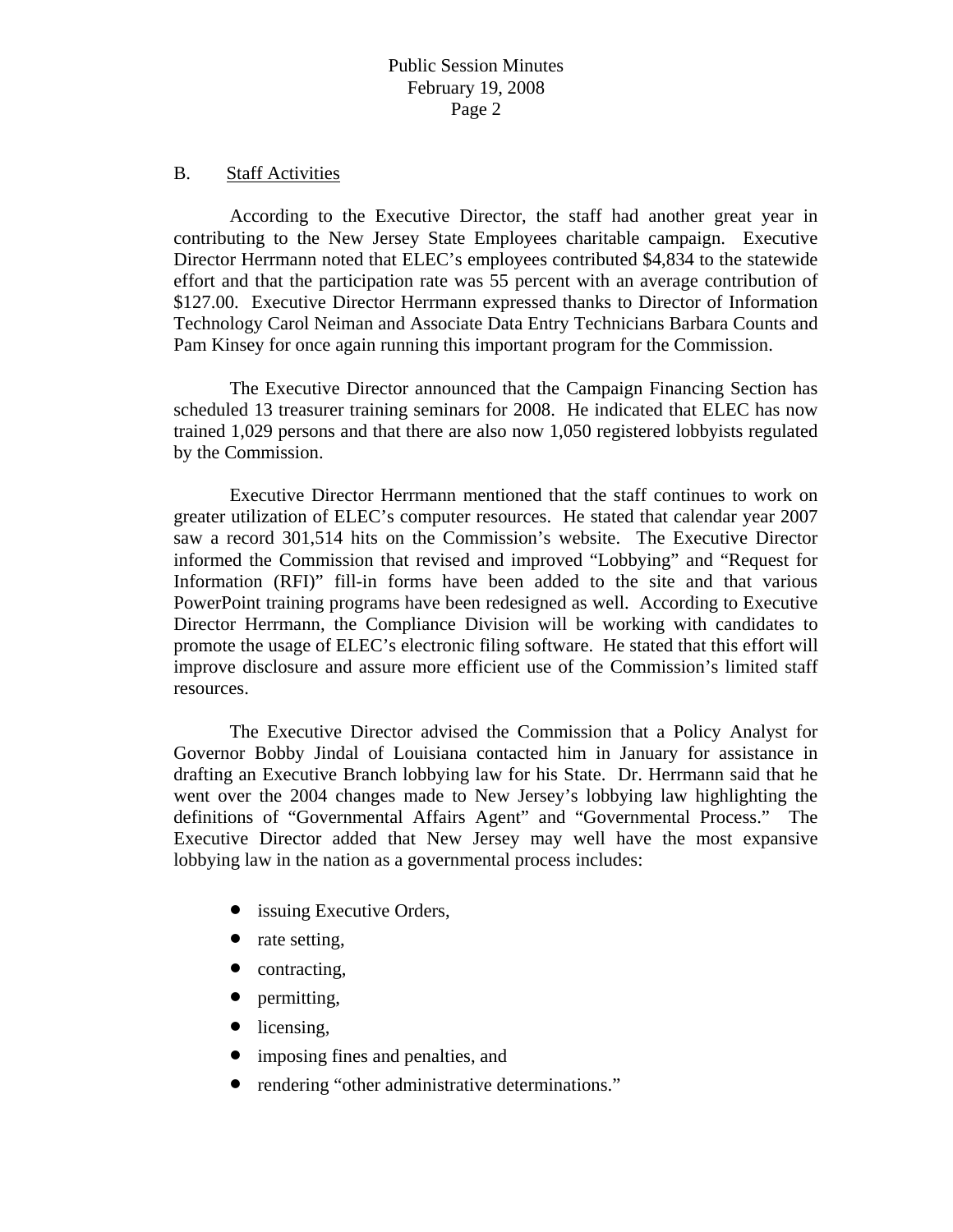## Public Session Minutes February 19, 2008 Page 3

 Executive Director Herrmann reported that Director of Special Programs Amy Davis and he have also been assisting since September the Center for Governmental Studies in California with a study it is doing on public financing. He noted that in addition during early February, Director of Information Technology Neiman and he helped the Connecticut Elections Enforcement Commission with electronic filing and data entry issues coming from its administration of a new statewide clean elections program.

 The Executive Director indicated that all of these states have been very generous in giving thanks to ELEC's staff, noting that the Commission has had a long history of providing expert assistance with campaign financing and lobbying law questions to other states and countries.

 Executive Director Herrmann stated that on January 15, 2008, he was interviewed by Hank Weisbecker of NJ 101.5 Radio. Dr. Herrmann answered questions about the advisory opinion for former Senator Wayne Bryant concerning his possible use of campaign funds to pay for a criminal legal defense. Executive Director Herrmann said that the advisory opinion had been considered by the Commission earlier in the day. He commented that the request was "the first time anyone sought approval to use campaign money to defend against criminal charges." The Executive Director mentioned that ELEC "has a lot of information to sift through" and that the Commission needed an additional week to review the statute, regulations, previous advisory opinions, case law, and other relevant legal materials to reach a fair and thoughtful decision.

## C. Spring Meeting Schedule

- March 18, 2008 at 11:00 a.m. in Trenton;
- April 15, 2008 at 10:00 a.m. in Trenton; and,
- May 20, 2008 at 11:00 a.m. in Trenton.

## 4. Proposed Rulemaking Activity in 2008

 Legal Director Hoekje advised the Commission of rulemaking activity which staff expects to occur during 2008, in anticipation of the 2009 gubernatorial and other elections. Staff requested Commission authorization to publish quarterly rulemaking calendars in the New Jersey Register for the cost index amendments addressed below. Legal Director Hoekje said that the rulemaking activity is as follows:

- March/April proposed amendments to the gubernatorial public financing primary and general election regulations, with a public hearing to follow at the June 17, 2008 meeting or at the July 15, 2008 meeting.
- May possible "housekeeping" amendments to the campaign reporting and payto-play regulations.